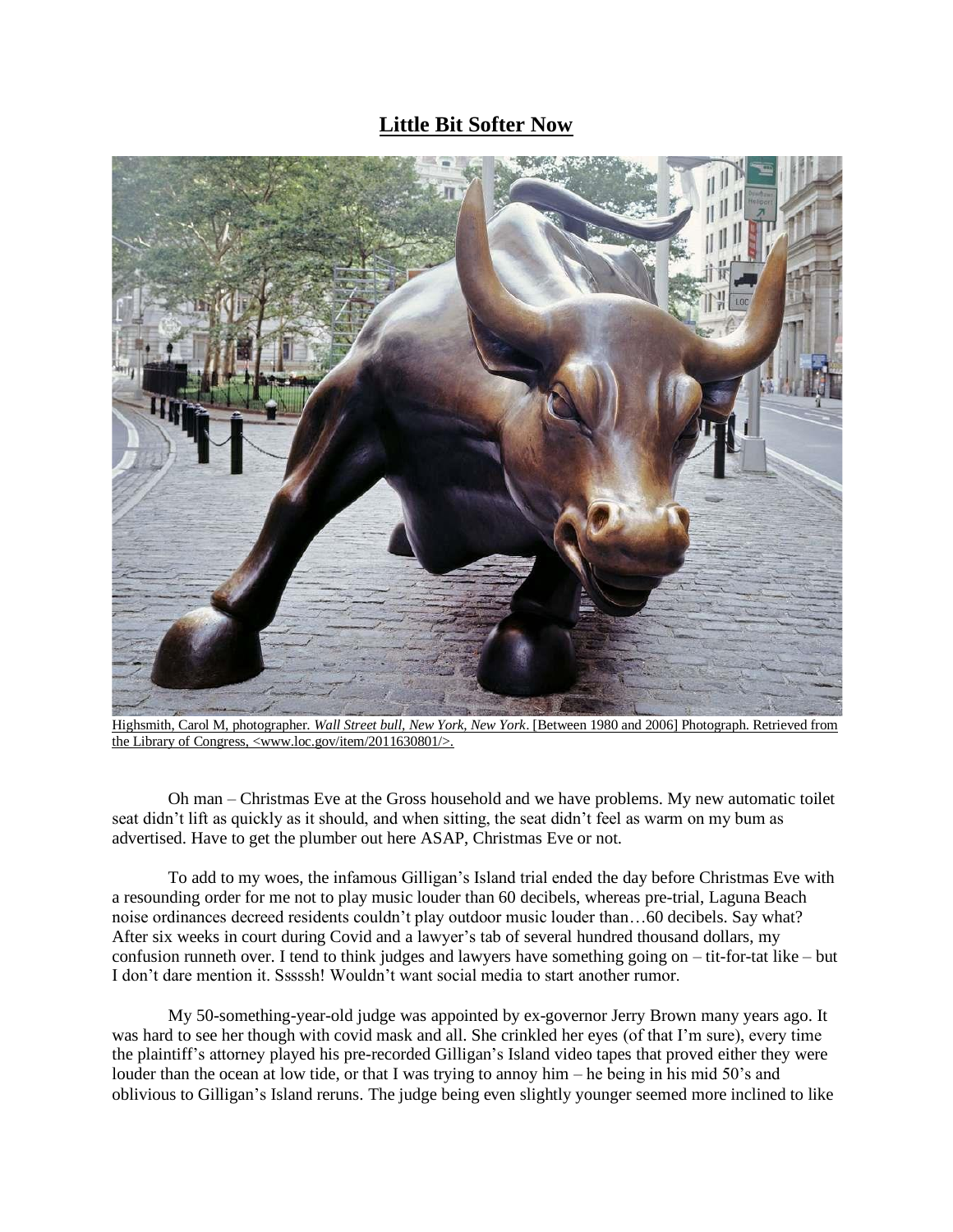music by 50 Cent or Usher, so she ruled I couldn't play Gilligan's louder than I wasn't suppose to play it before. Hmm, Laguna Beach justice I suppose. A bona fide "hanging judge" at the shore. And big headlines! Maybe Trump will promote her to the Federal bench before he unceremoniously departs in a few weeks.

But away from Gilligan, the Skipper and the S.S. Minnow and on to more important matters like "Wonder Woman 1984" reviews (100% green tomatoes -- don't think of watching) and maybe the Bubblicious stock market. OK stick to the market Bill, you know your many critics think you're way too into yourself and all. So why is it that stocks are so high and IPOs like DoorDash soared 80 percent on its first day of issue and Airbnb (which I first thought was a new commuter airline) jumped 110 percent, giving it a market cap of \$100 billion the first day (it's a home rental company). Yikes I've grown too old or have been listening to Cramer too long. I thought IBM was a bargain six months ago with its 10 P/E and 5% plus yield. Guess not – Robinhood and momentum rule. Value and dividends are so pre-Covid.

Anyway – I want to reemphasize what I futilely wrote in my last outlook of a few months ago. This market is driven – yes – by intense speculation, but also by fiscally pumped, central bank-primed corporate earnings, which when discounted to present value by near zero nominal and in many cases negative real interest rates, produce record stock prices. A lot of these record breaking index days are justified, so don't put me down as a perma bear just yet. But two main points of caution:

- 1. Fiscal rescue packages in the trillions have performed their Keynesian duty of supporting the U.S. (and global?) economy with a government backstop in hopes that the private sector will reassemble to pre-Covid levels and beyond. So far so good. But think about it, at least beyond the current \$900 billion package. What if the reassembled economy, absent a large amount of office space, retail stores, and new Boeing airplanes, etc. doesn't create a capitalist creative destruction replacement in short order? And how many fiscal packages can the stock market stand before it realizes that GDP is now opioid-like, dependent on more and more dollars from Washington that turn our Republican supply-side capitalistic behemoth into  $a - gasp!$  – "universal income-like" sluggo similar to Europe? To avoid that, it seems to me, requires unemployment to return to pre-covid levels. Fed Chairman Jerome Powell has said as much – but we're far, far from it. Are we now permanently suckling on a "trillion dollar" fiscal deficit teat? If so, the problem is not how to finance it – the Fed can and will. The problem is we all know that Nordic and European stock markets trade at much lower P/E ratios than DoorDash, Snowflake or even Microsoft. And the U.S. economy is beginning to resemble those economies more and more. IBM here we come – just maybe.
- 2. Stock prices and P/E ratios are affected by interest rates but not just because their yields can be compared to bond yields – risk adjusted. Pundits rightly point out the huge yield spread between ATT 10-year bonds (2.4%) and ATT equity (7.25%) as a perfect example favoring stocks. I agree. But low interest rates, especially low real interest rates, are a fundamental factor (Robinhood groupies skip this part) in the discounting of expected forward earnings, which when inserted in a dividend discount model produce higher and higher stock prices the lower they go. With the 10-year Treasury inflation adjusted TIP yielding a negative (1%), it's hard to even mathematically insert his number into a Gordon discount model. My point though is that the 200-basis point decline in real 10 year treasury yields since January 2019, has been instrumental in the 50% price increase in the S&P 500 over the same period. How significant is academically debatable depending on volatility and risk comparisons of the 10 year TIP and the VIX, but let me suggest that "a lot" of the market's appreciation over the past two years, especially for growth stocks, has been due to lower real interest rates.